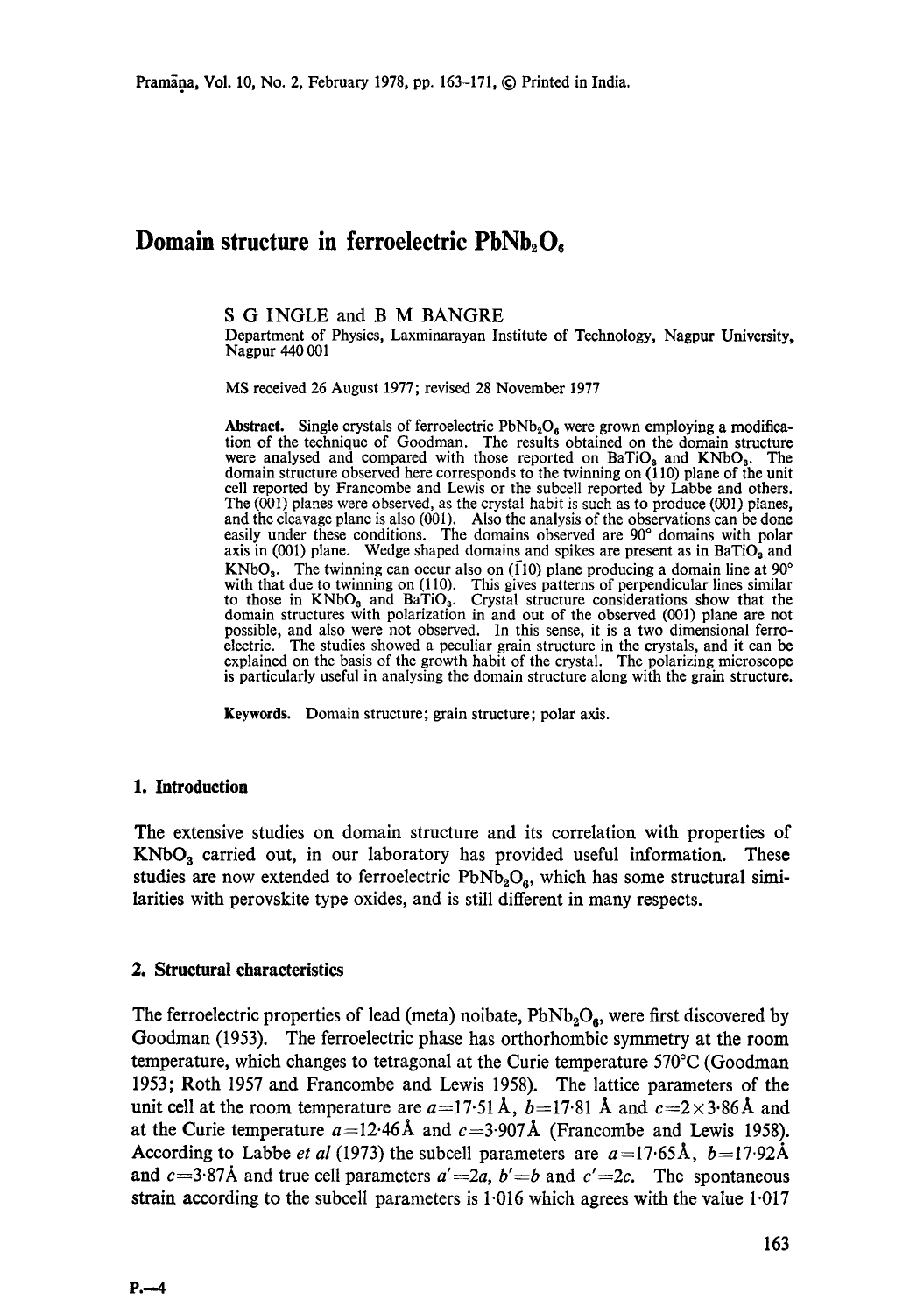reported earlier (Francombe and Lewis 1958). There is some structural resemblances between the para-electric phase (tetragonal) of  $PbNb<sub>2</sub>O<sub>6</sub>$  and the tetragonal alkali tungsten bronzes and the double oxides lie BaTiO<sub>3</sub>, KNbO<sub>3</sub>, etc., which have slightly distorted pervoskite structure. The  $NbO<sub>6</sub>$  octahedra are linked with each other through the oxygen at the corners. In PbNb<sub>2</sub>O<sub>6</sub> the Pb<sup>2+</sup> ions occupy five out of the six available interstitial sites formed by this framework. In spite of this structural resemblance,  $PbNb<sub>2</sub>O<sub>6</sub>$  and BaTiO<sub>3</sub> or KNbO<sub>3</sub> differ substantially in their ferroelectric properties. For example, polar axes of  $BaTiO<sub>3</sub>$  and  $KNbO<sub>3</sub>$  can assume any one of the six equivalent directions (Megaw 1947) in the tetragonal phase owing to the cubic symmetry of non-polar phase, but in the case of  $PbNb<sub>2</sub>O<sub>a</sub>$ , though the direction of spontaneous polarization is not known with certainty, Francombe and Lewis (1958) have cited it as an example of two dimensional ferroeleetrics. The spontaneous polarization can occur in the two directions identified with [100] and [010] axes of the orthorhombic unit cell. Subbarao *et al* (1960) suggested that the polar axis in orthorhombic  $PbNb<sub>2</sub>O<sub>6</sub>$  can lie within the (001) plane and most probably it is parallel to the b axis. Recently Labbe *et al* (1973) reported that the possible polar space groups in the subcell are C2 mm and Cm2m, and in the true cell, the only possible polar space group is Bb2m, corresponding to an unambiguously determined ferroelectric axis  $b$ . By x-ray diffraction studies, they found small imbrications of 90 $^{\circ}$  domain walls related with twinning on  $\{110\}$  plane and 180 $^{\circ}$ domain walls with their inversions. The purpose of this paper is to discuss the domain structures observed, their correlation with the crystal symmetry and to study their peculiarities.

# **3. Growth of single crystals**

Single crystals of lead (meta) niobate were grown from melt by employing Goodman's technique in a slightly modified way. The constituent oxides PbO and  $Nb_2O_5$  of analar grade in the molar ratio  $1:1$  were fused in furnace at  $1300^{\circ}$  C. Heating above  $1250^{\circ}$  C is a condition sine qua non for the achievement of ferroelectric phase (Jona and Shirane 1962). After allowing sufficient soaking time it was cooled to  $1150^\circ$  at the rate of  $10^{\circ}$  C/hr and again reheated to  $1260^{\circ}$  C, to follow a procedure adopted by Deshmukh and Ingle (1971a) for  $KNbO_3$  single crystals. After an hour the melt was slowly cooled from 1260° C to room temperature at uniform rate of cooling. The single crystals grown by this process were plates of nearly  $(1 \times 1 \times 0.3)$  mm dimensions with pale yellow colour. The ferroelectric nature of the crystals was confirmed by observing the hysteresis loop.

## **4. Type of domains expected**

The twinning on (110) plane of the unit cell of Francombe and Lewis (1958) or the subcell of Labbe *et al* (1973) gives rise to the geometry of domain arrangement as depicted in Figure 1(a). The  $90^\circ$  domain walls lie nearly at  $45^\circ$  and parallel to the crystal edges on  $(001)$  and  $(010)$  or  $(100)$  planes respectively, satisfying the criterion of no charge at the wall. On (001) plane, the polar axes on either side of the domain wall lie in the observed surface. If simultaneous twinning on (110) and (110) planes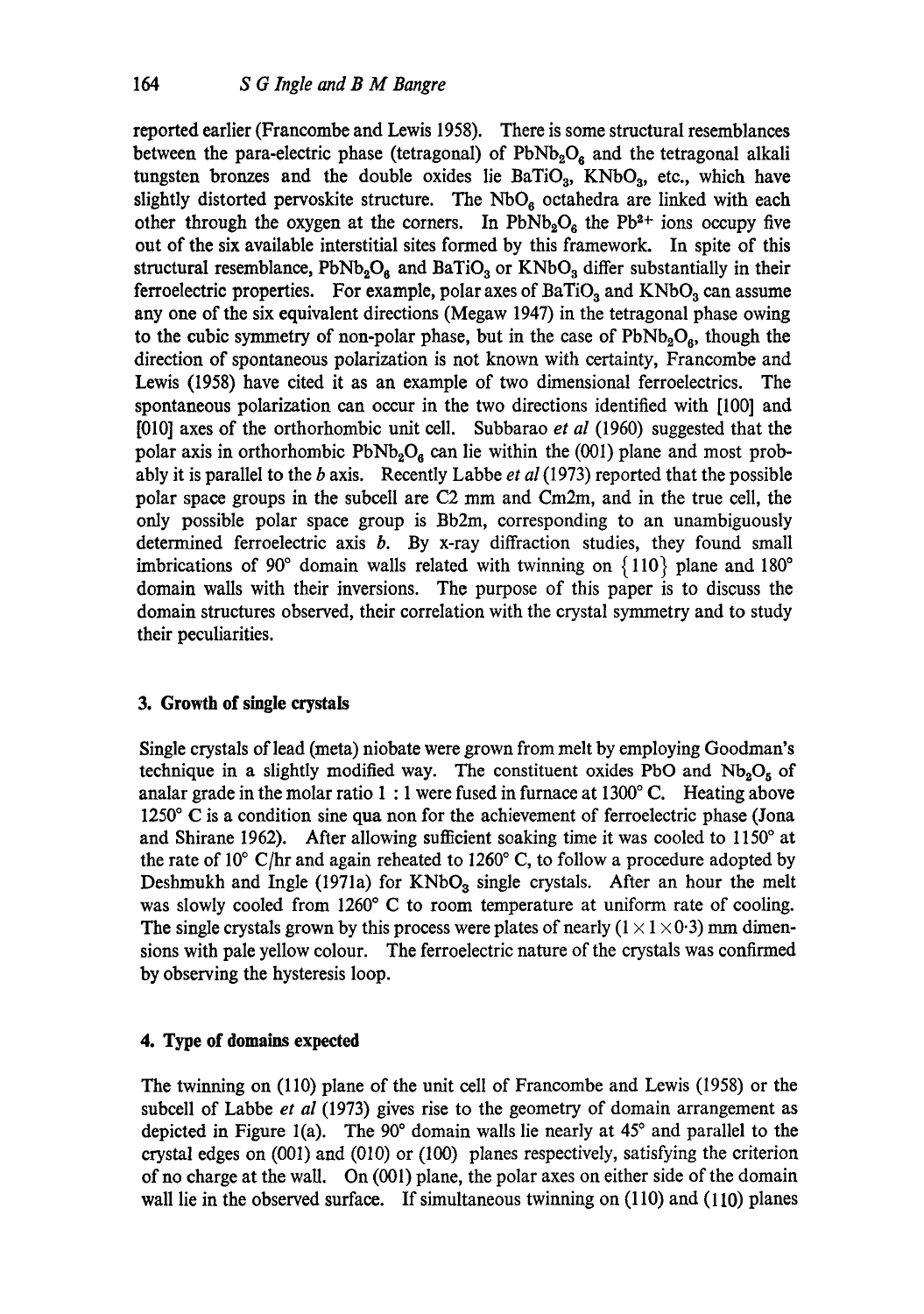

Figure I. (a) Twinning and (b) Possible twinning on (110) and (T10) planes of **the**  true cell or subcell and the associated domain structure.



Figure 2. Disallowed 90° domain walls due to twinning on (011) planes

occur, a perpendicular pattern of 90 ° domain lines is produced (figure lb). It is interesting to note here that the type of domains shown in figure 2 are not favoured. In this case, the observed plane on A domain is bounded by *a-b* axes, while that on B domain, by *a-c* axes. On account of the large difference in axial values the crystal with this type of domains will involve great strains. Domain structure is formed at  $570^{\circ}$  C when such strains in the already grown crystals are not present, and no domains of the type are expected to be formed, which was confirmed by the observations reported later in the paper.

In the case of  $180^\circ$  domains, planes other than  $(011)$  may serve as domain walls but there is no evidence for it so far in the literature. In the present work the domain observations were carried out optically, and hence no information of 180<sup>°</sup> domains could be collected.

### **5. Domain observation and discussion**

#### *5.1. Under reflected light*

Domain walls could be observed on the naturally grown surfaces as well as on cleaved surface. The cleavage plane is (001) and the major face of the grown crystal plates is also (001). The photomicrograph in figure 3 shows a natural surface with two crystal plates  $X$  and  $Y$  separated by the grain boundary ABC. The plates  $X$  contain two sets of parallel domain lines perpendicular to each other. They are formed due to twinning on (110) and ( $\overline{1}10$ ) planes as explained in the earlier section. If the twinning were to take place on (110) of the true cell (and not the subcell) of Labb *et al*  (1973), the domain lines due to twinning on (110) and ( $\overline{1}10$ ) would not be at 90° as observed, but at about 53°.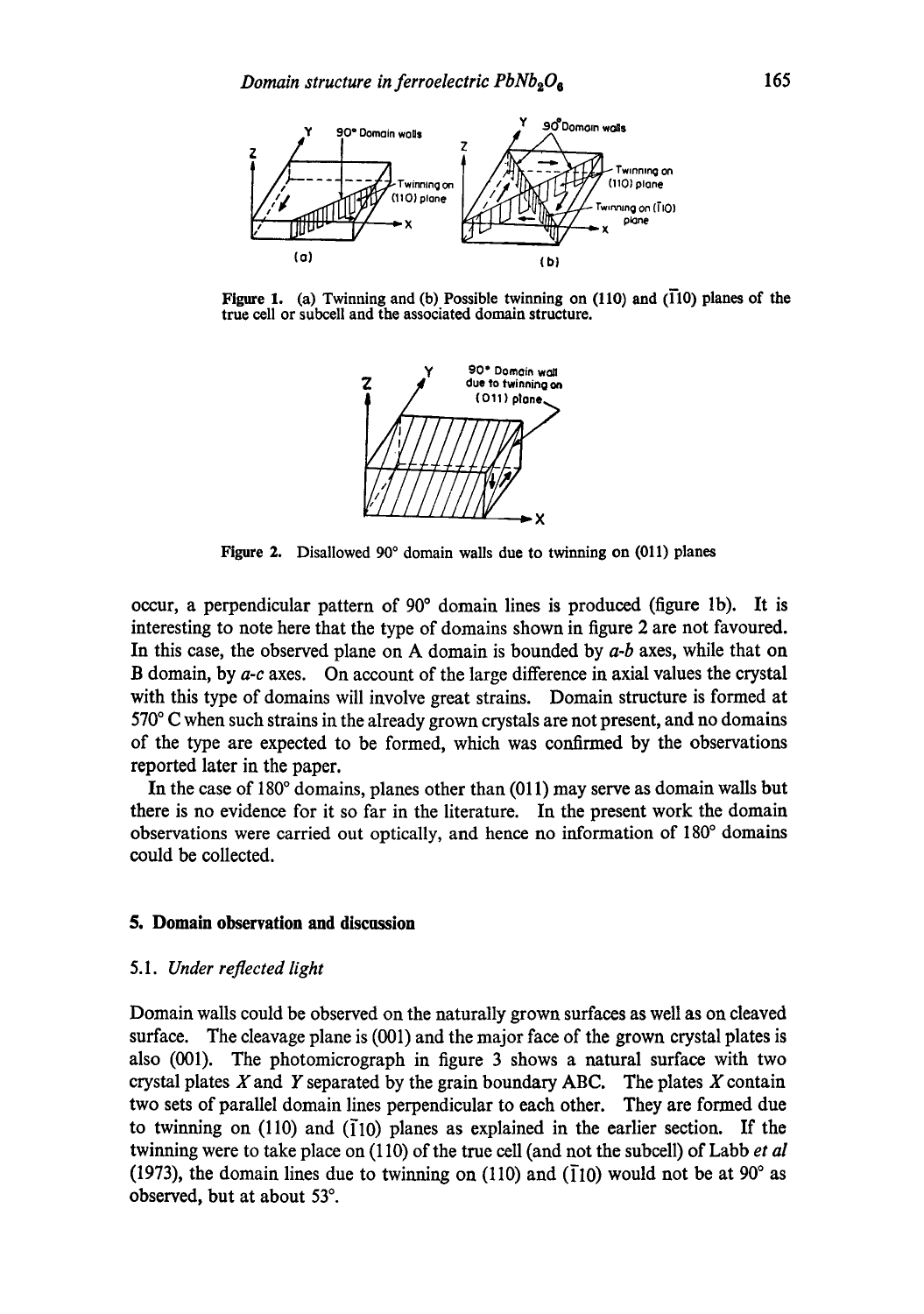Very commonly, the perpendicular patterns of domain lines formed by twinning on  $(110)$  and  $(\overline{1}10)$  planes are obtained as shown in figure 4. These patterns are clearly similar to the patterns of 90° domain lines in the tetragonal BaTiO<sub>3</sub> (Bhide *et al* 1965) and of  $60^\circ$  domain lines in the orthorhombic KNbO<sub>3</sub> (Deshmukh and Ingle 1972b). Figure 4 also shows a pattern at  $45^{\circ}$  on the left region. It is already seen from figure 2 that in the same single crystal such patterns are not expected, as they involve a large amount of strain, which is almost prohibited for the formation of such patterns. It was found with the help of the polarising microscope (as reported later in the paper) that the part of the surface with  $45^{\circ}$  lines is on a different grain.

The grain structure as seen in figure 4 (as also in figure 3 and observed in several other crystals) is interesting in that the boundaries of the grains are mostly  $\langle 110 \rangle$ and  $\langle 100 \rangle$  directions. For instance, in figure 4 a closer look at the photomicrograph shows that the grain boundary ABCD is bounded by [100] directions. The reason for this particular grain structure was found in the growth habit of the crystal. The crystals are grown with (001) faces bounded by  $\langle 110 \rangle$  and  $\langle 100 \rangle$  directions. During the crystal growth, small crystallites get attached with each other with common (001) faces. When  $\langle 110 \rangle$  or  $\langle 100 \rangle$  direction of both the crystallites come parallel to each other, a coherent crystal is formed, but if a  $\langle 110 \rangle$  direction of one comes parallel to  $\langle 100 \rangle$  direction of other, a grain boundary with axes rotated by about 45° on either side must be the result. This type of grain structure is an important microstructure in this crystal, as also revealed later by the polarizing microscopic studies.

The photomicrograph in figure 5 shows the domain structure as in figure 4 in addition to the grains AB and CD, which are small rectangular plates. The domain structure inside the grains shows that the grain boundaries are  $\langle 100 \rangle$  direction in case of both the grains. Obviously, there must be a little mismatch at the grain boundaries, otherwise a coherent crystal would have resulted. That this is so is indeed shown by the polarizing microscope, where rotations of polar axes across the grain boundaries become evident.

Owing to the spontaneous strain, the domain line AB in figure 6a is not exactly inclined at 45° with the X axis, but  $90^{\circ}$  -- tan<sup>-1</sup> *(b/a)*. In the case of domain structure seen in figure  $6(b)$  the inclination is  $90^{\circ}$  -- tan<sup>-1</sup> (a|b). Consequently, a wedge-shaped domain with wedge angle  $\tan^{-1}(b/a)$  --  $\tan^{-1}(a/b)$  as in figure 6(c) can be formed with a domain structure as shown in the schematic sketch. This theoretical situation is found to realise in practice (figure 7). This particular photomicrograph shows several wedge-shaped domain with a wedge angle of nearly 54' (see for example the wedges at A, B, C, etc.). One can also see in this photomicrograph  $90^\circ$  spikes. These spikes are similar to those observed in BaTiO<sub>3</sub> (Bhide and Bapat 1963) and  $KNbO<sub>3</sub>$  (Deshmukh and Ingle 1971b). The spikes are the domain walls terminating in the bulk of crystals with sharp tips that move forward and backward with slight change in stress or temperature. Both the wedge-shaped patterns and the spikes involve strain energy as the walls terminate in the bulk of crystals. It may be noted here that wedges and spikes do not occur so commonly in  $PbNb<sub>2</sub>O<sub>6</sub>$  as in  $KNbO<sub>3</sub>$ (Deshmukh and Ingle 1971a, b). Secondly, the domain width is considerably larger, and the domain structure much less complicated. The extent of deviation of the domain walls from regular planes is also small. These factors indicate that the influence of the elastic energy is not as strong in this crystal as in  $KNbO_3$ . The studies of the dislocations and strains have, however, indicated that the role of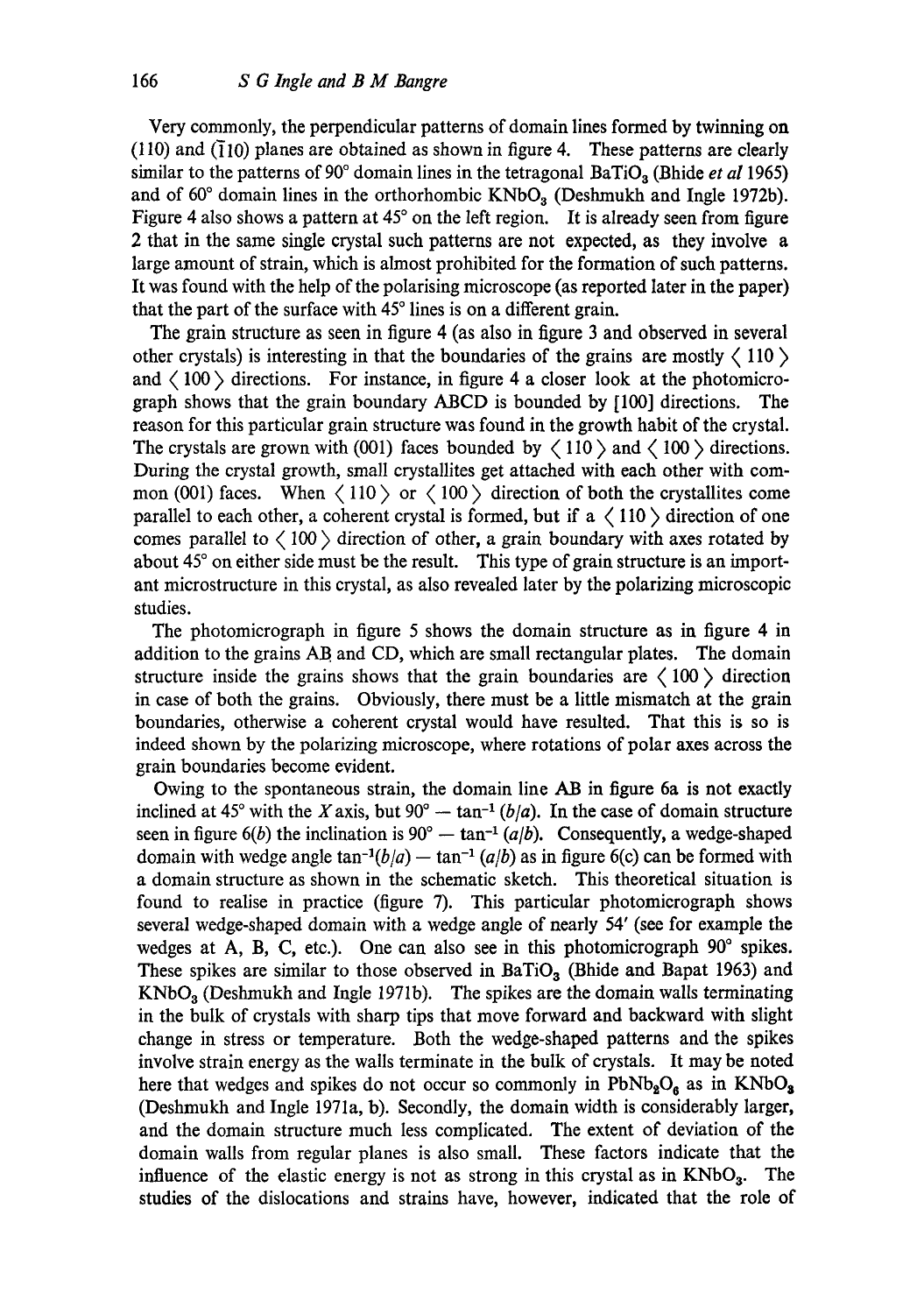



**FIG. 4** 





**FIG. 7** 

**Figure 3.** Natural surface showing two plates  $X$  and  $Y$ . ABC is the grain boundary separating the plates X and Y ( $\times$  405)

Figure 4. Cleaved surface showing perpendicular pattern of 90 $^{\circ}$  domain lines ( $\times$  270) Figure 5. Cleaved surface showing perpendicular pattern of 90° domain lines and two small rectangular grains AB and CD ( $\times$  270)

Figure 7. Cleaved surface showing wedge-shaped domains and 90 ° domain spikes **(x** 405)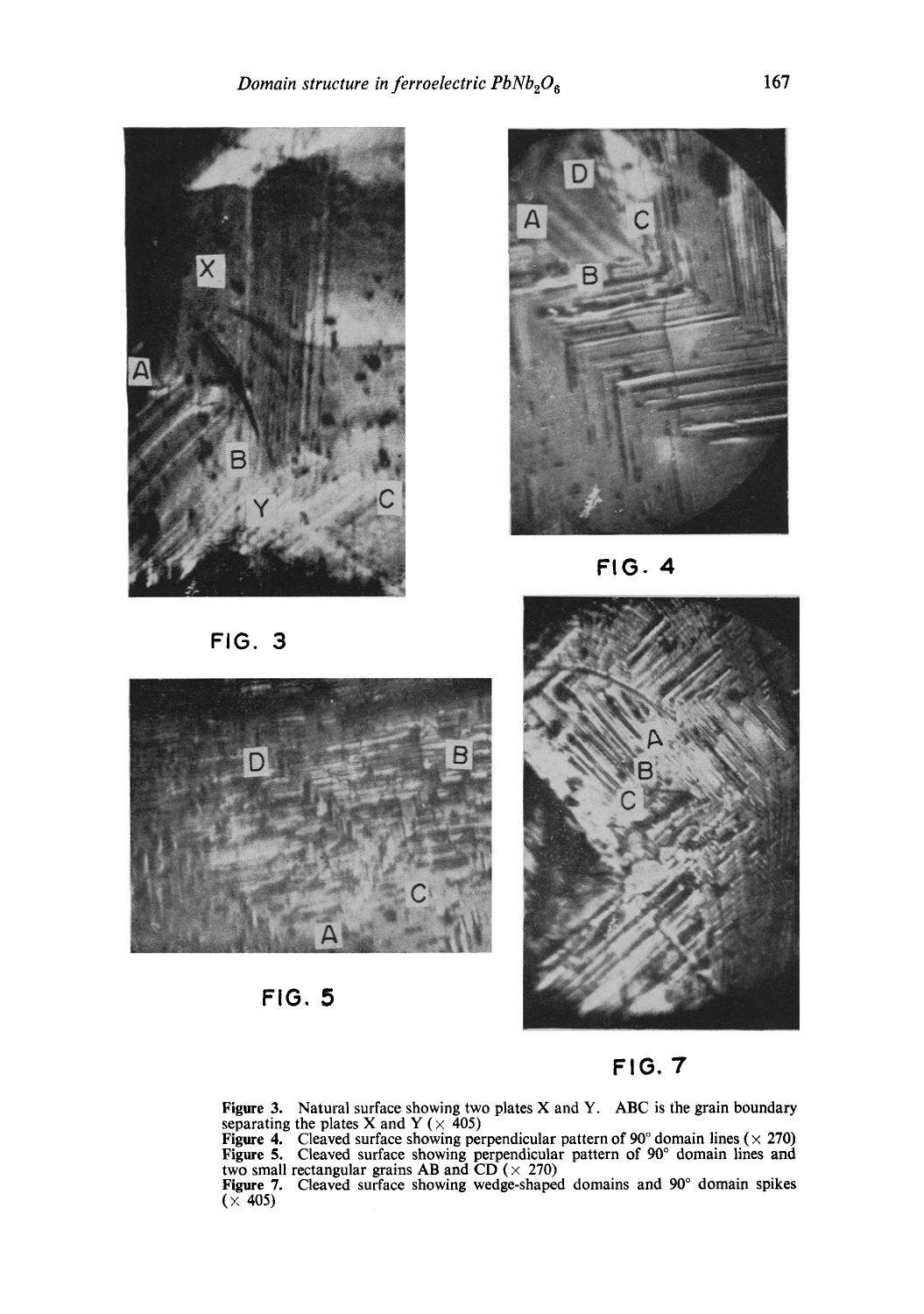







**FIG. 10(o) FIG. IO (b)** 







FIG. II to) FIG. 11 (b~

**Figure 8.** Grain structure when  $\langle 110 \rangle$  edge of a crystallite is joined to  $\langle 100 \rangle$  edge of another crystallite. (a) parallel extinction and (b) symmetrical extinction ( $\times$  360) Figure 10. 90° domains (a) parallel extinction and (b) symmetrical extinction ( $\times$  360) **Figure 11.** 90° and 45° domain lines in the same region. 45° lines are due to mismatch of the grain (a) parallel extinction and (b) symmetrical extinction ( $\times$  360)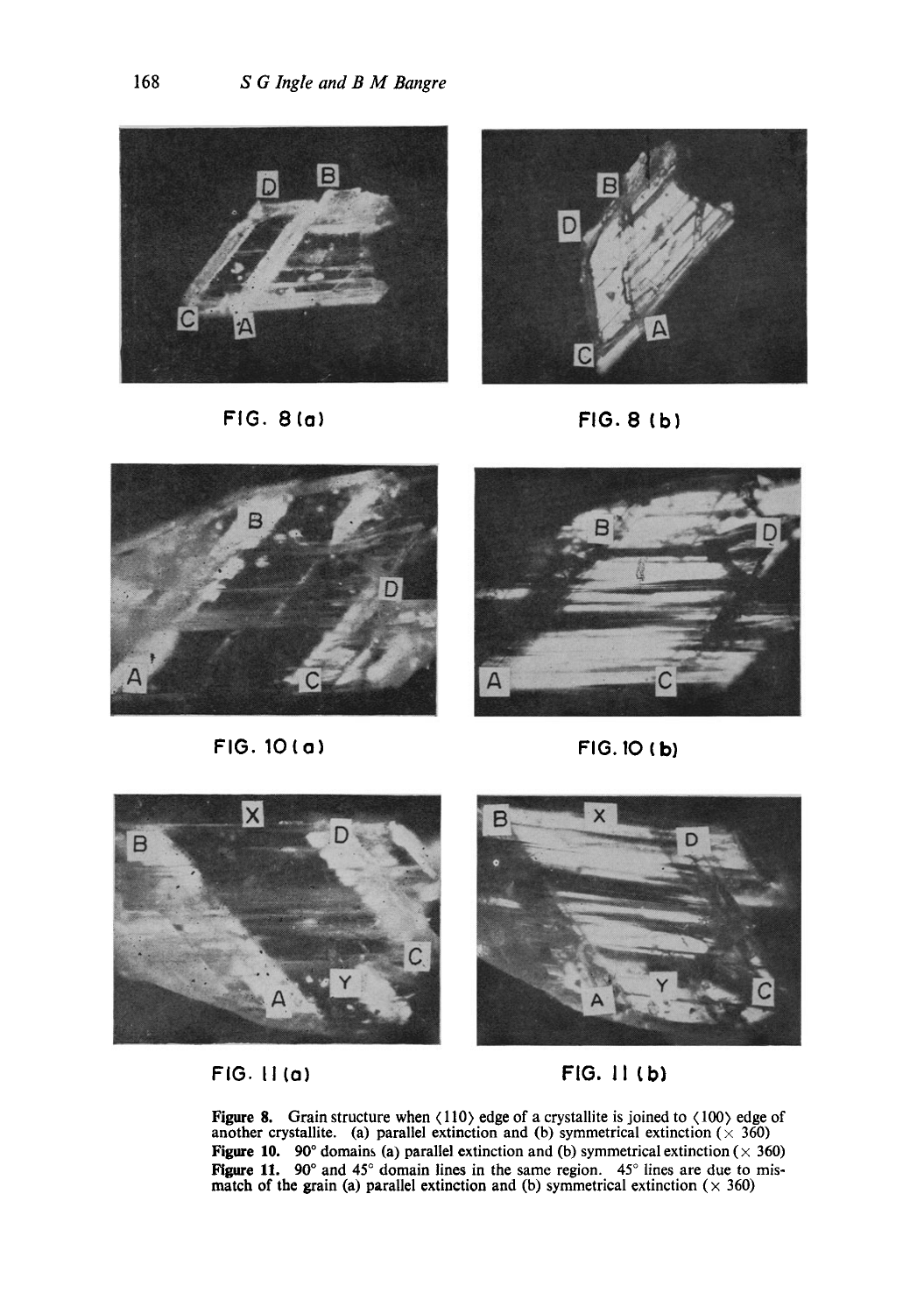

**Figure 6.** Domain line AB inclined with X axis at (a)  $90^\circ - \tan^{-1} (b/a)$  (b) 90  $-\tan^{-1}(a/b)$  (c) Wedge-shaped domain with wedge angle  $\tan^{-1}(b/a) - \tan^{-1}(a/b)$ .



Figure 9. Domain structure present in the crystal shown in figure 8.

elastic energy in domain formation is still appreciable, especially in thick crystals, and these studies are intended to be reported later separately.

# 5.2. *Under polarizing light using crossed nicols*

If the polar axis is perpendicular to the plane of plate the observation of single domain will show a dark field of view between crossed nicols, but if the polar axis lies in the observed plane the plate will be bright except for the extinction positions in which the polar axis is parallel to either one of the vibrational direction of the polarizer and analyser. Obviously, if different regions extinguish at different positions, they are domains with different orientations of polar axis.

Inspection of domains was made in the two extinction positions called parallel and symmetrical. In parallel, the orthorhombic edges of a crystal flake lies parallel to the planes of polarization of nicols, and in symmetrical, the edges lie symmetrical with respect to the planes of polarization. The later position comes after rotation of crystal stage through  $45^{\circ}$  of the former.

Figure 8 shows the observations of 90° domains. In parallel extinction, as polar axis of each domain is parallel to the vibrational direction of one of the nicols, they produce dark region across the domain wall. In the symmetrical position, both the domains transmit light equally producing bright regions across the domain boundary (figure 8b). The domain structure present must be as shown schematically in figure 9.

It can be noted from figures 8a and b that the patches AB and CD do not confirm to the domain structure described in figure 9. In figure 8a the patches AB and CD transmit light whereas in the rest of the crystal both sides of domain wall are dark regions. In the symmetrical extinction photomicrograph (figure 8b) the situation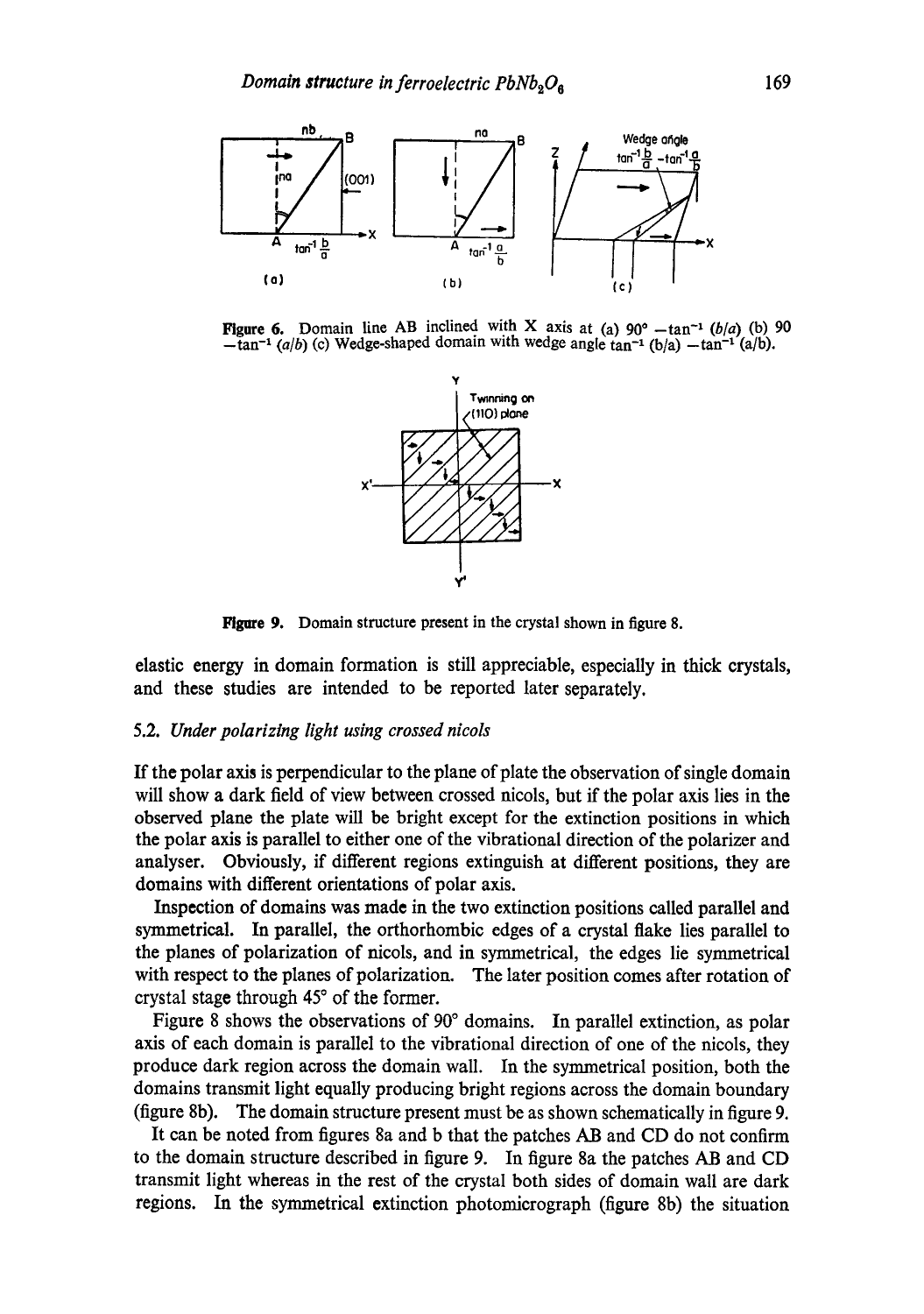is reversed. Since the domain structures with domain lines at 45° with each other is not compatible with the crystal structure as shown before the present observation of extinctions, they have to be understood in terms of the grain structure. If  $\langle 110 \rangle$ edge of a crystallite is joined to  $\langle 100 \rangle$  edge of another crystallite one would get the situation as observed in figure 8. The polar axes in the regions AB and CD are rotated at an angle of nearly 45° with respect to the polar axes in the central dark region of figure 8(a).

A somewhat similar situation is seen in figures 10. Figure 10a is the parallel extinction photograph and figure 10b the symmetrical extinction photograph. The difference in figures 8 and 10 is that the intensities of light in patches AB and CD in figures 8 and 10 differ considerably. This is because the polar axes in AB and CD are not nearly at  $45^\circ$  with respect to the polar axes in the central region as in the case of figure 8. but there is appreciable deviation from the required angle of 45°. Such deviations result depending on the way the crystallites attach with each other during growth.

One more pair of photomicrograph is produced in figure 11, mainly to emphasize the usefulness of the polarizing microscope in studying domain structures. Figure lla is the parallel extinction photomicrograph and figure lib the symmetrical extinction. The dark regions in XY and the domain structure involved are easy to understand being similar to those in the larger grains in figures 8 and I0, but the regions AB and CD to the left and right of the central region XY are of interest in this case. These regions show domain lines both parallel to the lines in the black region XY and at 45° with it, and are able to transmit some light also. This situation can be explained as follows. Joined to the region XY are the regions AB and CD that are mismatched by  $45^\circ$ , and hence the  $45^\circ$  lines are in them. In the parallel extinction position they transmit light, but a layer of overgrowth has occurred over those regions matching in structure with the central region XY in which the domain lines seem to be spreading from across the dark region to brighter regions. On account of this overgrowth requiring dark region, some of the intensity is reduced resulting in intensity as shown in figure lla. In the symmetrical extinction photograph, the situation is naturally reversed. The XY region is bright and the other regions dark. Thus the polarizing microscope has been able to resolve the anomaly of observing 90 ° and 45 ° lines in the same region, a type of domain structure entirely prohibited due to large strains it would involve.

# **6. Conclusion**

The observed domain structure does not deviate very much from the theoretically expected domain structure. One gets an interesting grain structure, and the polarizing microscope serves well to resolve the domain structure as well as the grain structure. The observed domain structures show some influence of the elastic energy on domain formation but not to the extent as it is evident in  $KNbO_3$ .

# **Acknowledgements**

We thank Drs Y G Dekate and N K Mohabey, Department of Geology, Nagpur University, Nagpur for allowing us to use their laboratory facilities.